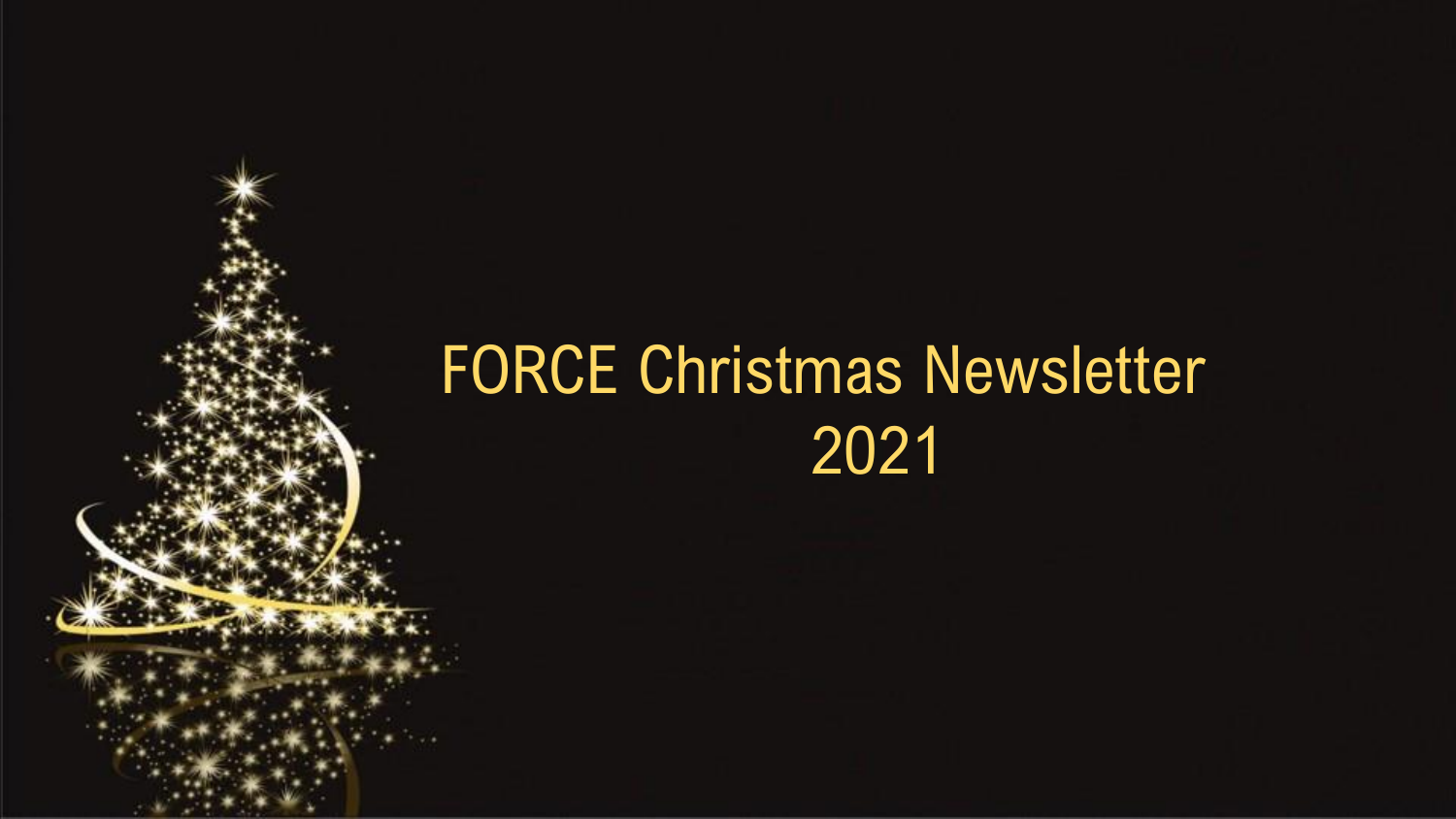## Secretariat summary of 2021

2021 has proven to be an amazing year for FORCE. We are still affectet by the pandemic, but once again, the network groups has risen to the occasion.

With 32 webinars, 2 lunch & learns and 1 seminar, the number of attendees came up to 2836!

We are so proud of all of our members and the incredible job they have done in 2021. We would like to highlight the 2-day webinar Fault Compartmens from the Structural Geology group with 237 participants. In addition, the Sed/Strat group held the first 3-day webinar with Mind the Gap and was proven to be very successful. They also organized the virtual field trip with Andrew Hurst from the University of Aberdeen. Great work! The network group, Improved EOR/IOR competence, held an impressive 5 webinars in 2021.

All we can say is «keep up det great work».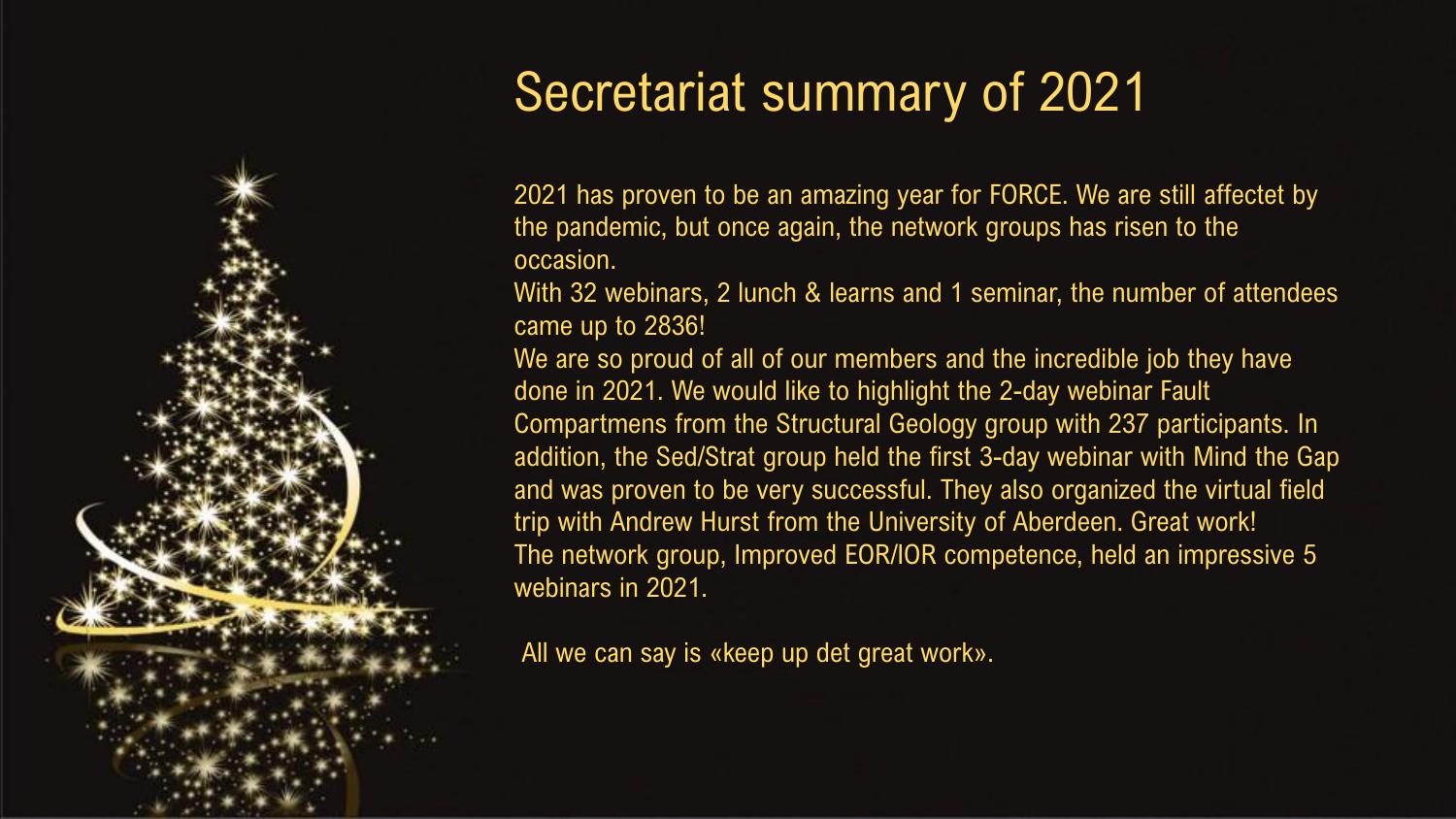

We got a new TC in 2021, Energy Efficiency & Environment (EEE). Their goal is to utilize the unique collaborative nature of FORCE to further improve our ability to meet the climate challenge and be part of the solution towards a greener future.

Ola Terjeson Miljeteig from Equinor and Georgios.Samouilidis from Shell was chosen as chair and vice chair.

Three network groups has been created:

- Carbon Capture and Storage
- Energy Efficient and subsurface
- Low Emission Facilities and Environment

We look forward to seeing the new network groups in action in 2022.

FORCE wishes the new TC and the network groups the very best.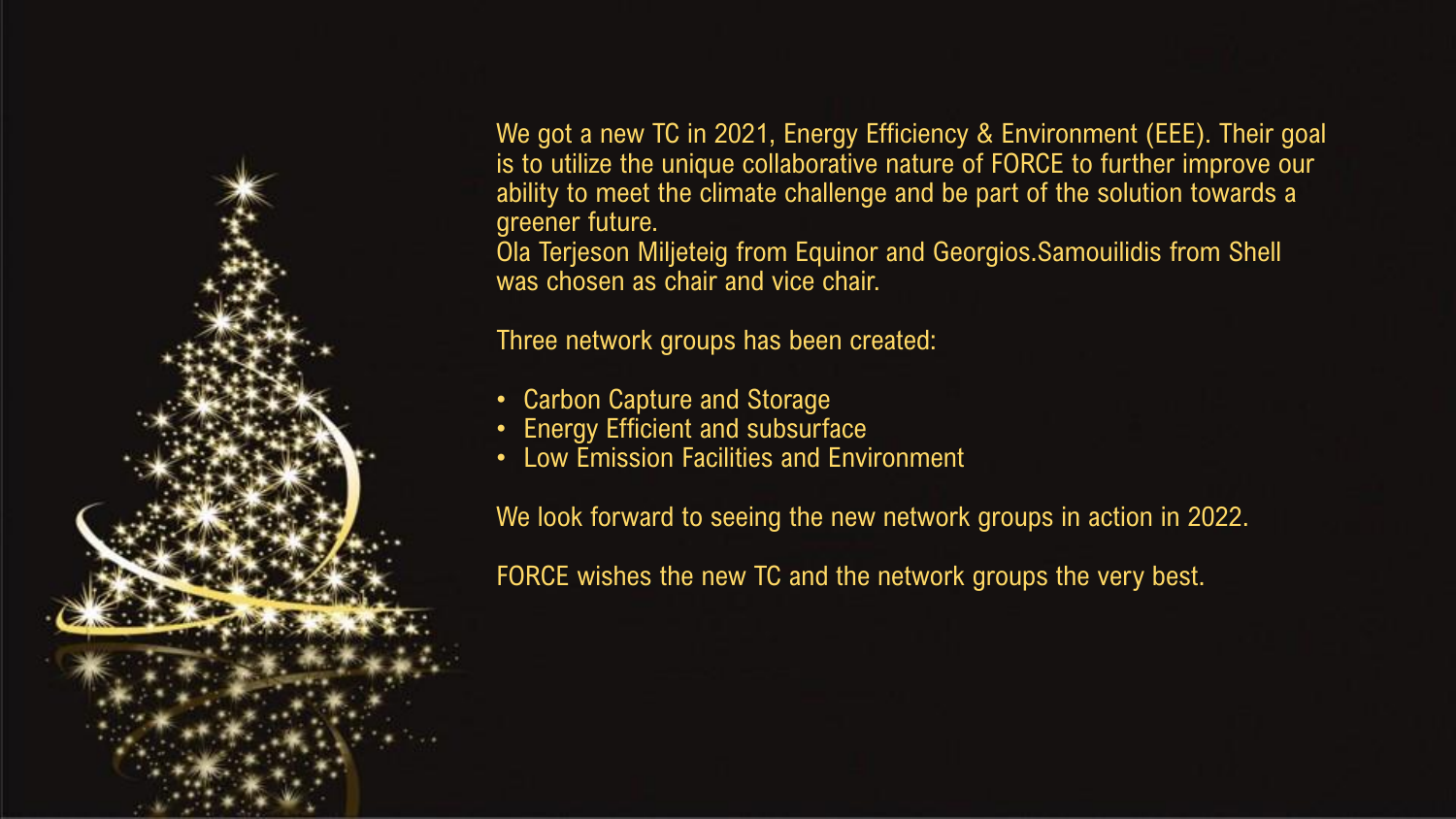#### Greeting from Christina & Samee from CCS



- 2020 was a special year! The world was challenged from more pandemic waves but also from climate change consequences. On the bright side, it was also the year that we saw politicians around the world to step up on their commitment for zero carbon with announced plans until 2030 and 2050. FORCE responded to all of this with their own commitment to the climate change targets by launching, in September, the FORCE CCS Network group!
- The FORCE CCS Network group might be small and very young, but thanks to our hard-working members, we managed to organize a series of 3 lunch & learn webinars in Q4/2021 and Q1/2022. We also engaged with Technology Centre Mongstad, TCM, on the possibility to organize a carbon capture workshop at their facilities in Q1/2022. TCMs management embraced the idea and they decided to inkind offer their facilities, personnel, and catering, for the event. The event is scheduled for 15<sup>th</sup> of February 2022 and it is already advertised at the different FORCE Network groups.
- Our goal for next year is to determine our purpose, define the strategic targets and follow up with a solid plan of various activities (webinars, seminars, site visits etc) that successfully cruising towards our targets.
- Christina Martavaltzi & Samee Brough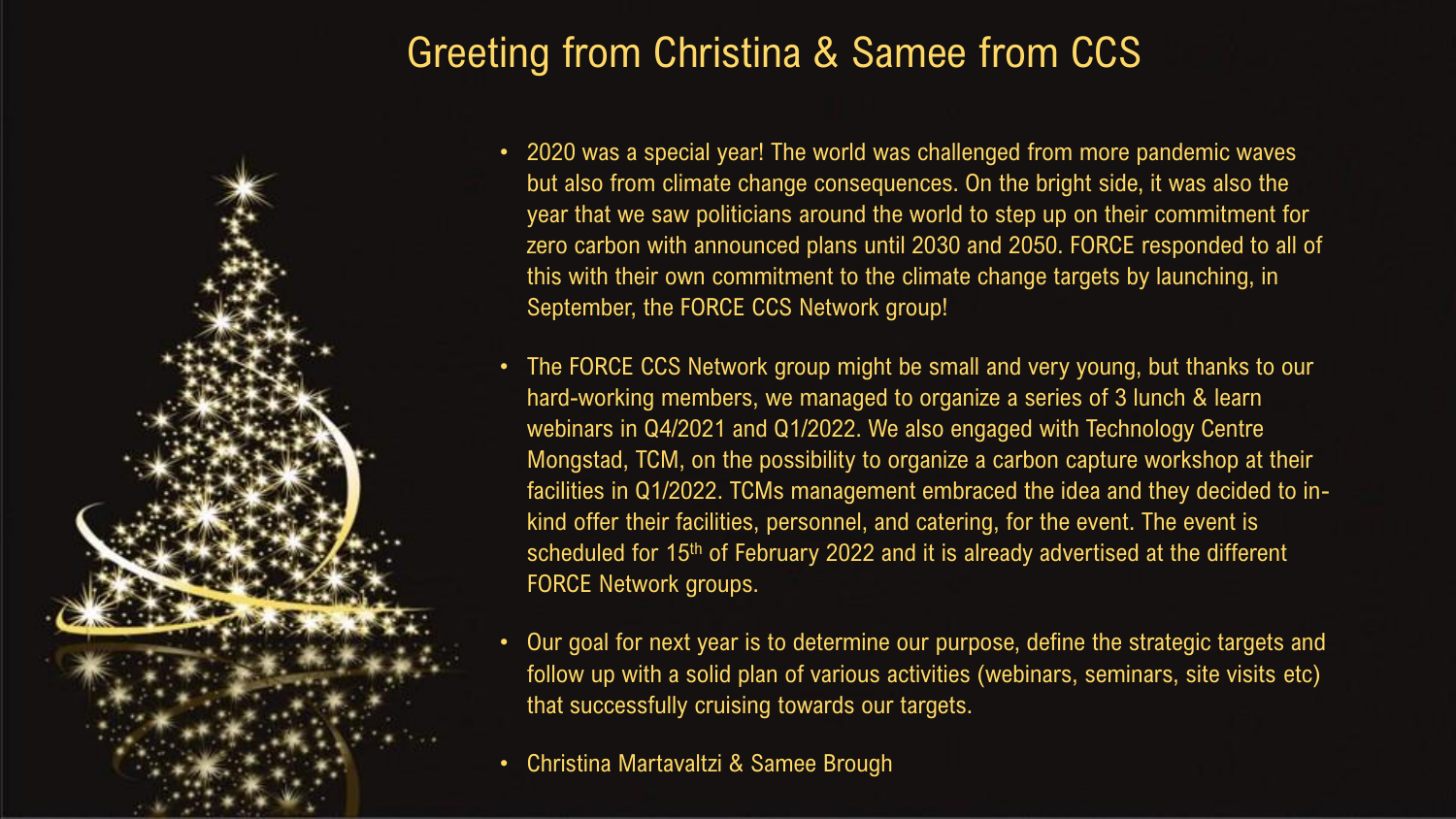## Greetings from Claire and Joining Forces

Joining Forces has been an initiative to bring academia, research institutions and industry together to enhance communication and collaboration by means of organizing events

(in 2013, 2016 and 2018).

Unfortunately, due to the pandemic we have not been able to hold the seminar that was planned for March 2020 and since then we have decided to wait and see how the situation would develop

as we feel it is very important to hold this as a physical meeting.

This autumn in the MC we agreed to revive the effort and kick-off the planning for a potential 2-day event at the NPD premises for end of Q1/early Q2 2022. Of course, the uncertainty around big events remains, so a back-up plan will be part of the organizing committee's tasks.

We will have an initial planning meeting on the 9th of December with the Joining Forces project members to agree on the theme, program and date, so at the moment I can't share many details yet  $\odot$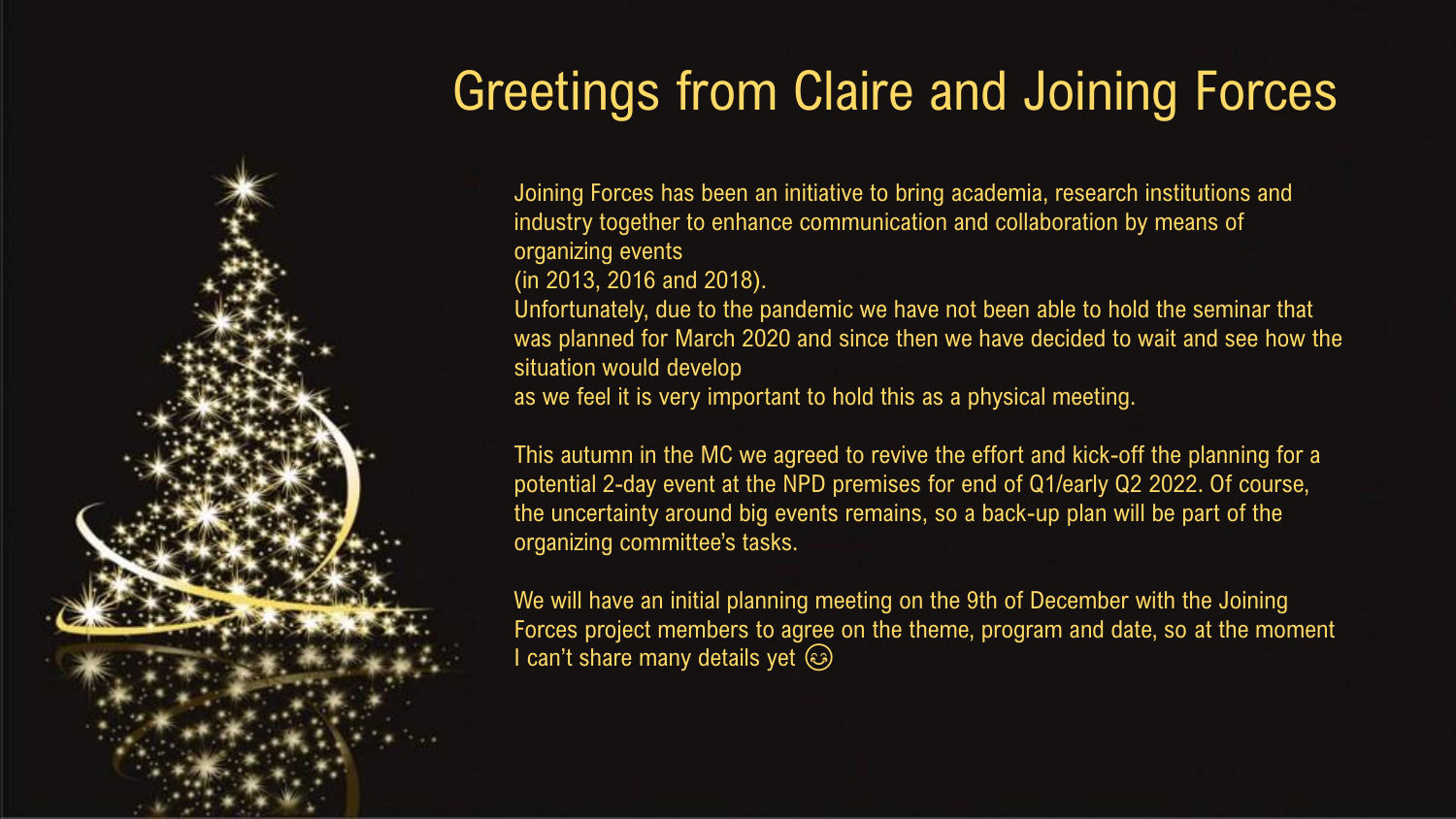

The last 2 years a lot has happened in our industry and this year with COP26, the new OG21 strategy and the elections the energy transition debate has accelerated including the push for R&D and cooperation. At the recent NCS Exploration Strategy conference for example it was striking to hear the similarities between many companies' strategies with focus on energy efficiency, sustainable value from O&G activities and transitioning to green energy products

And there was also agreement amongst all parties that we need to collaborate even more to meet the challenges of the future. Universities, research institutions and companies are actively discussing the competencies needed for the future, many of the competencies our industry has are transferable and some areas are new and therefore need focus in both research and the education system.

A purposeful and exciting challenge that we can contribute to and definitely enough food for thought for the project team to create an inspiring and relevant program for the event with contributions from industry partners, academia and research institutions.

On behalf of the Joining Forces project group, I would like to wish you a very merry Christmas and a Happy New Year.

Claire Richardson-Dissel (A/S Norske Shell)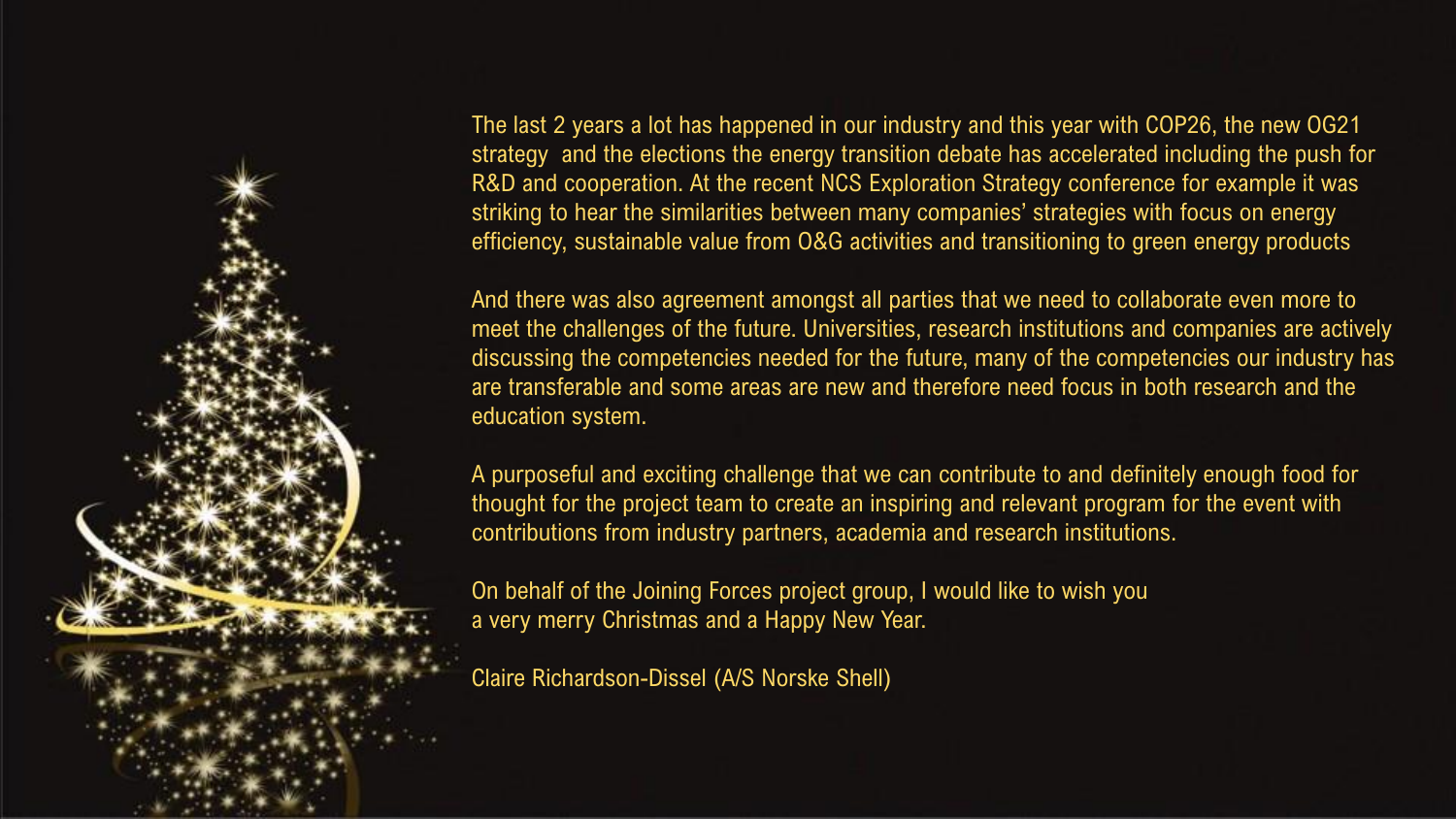#### Saeed Fallah – Improve EOR/IOR Competence

2021 has been a successful year for the «IOR/EOR competence network group» even though we did not have any physical seminars and workshops due to pandemic. We started a year with a series of webinars focusing on latest developments on Water Alternating Gas (WAG) method. In addition, we had one webinar on polymer rheology with interesting results from field trials.

And last but not the least, we arranged a webinar about water shut-off techniques on a mature field.

Thanks to all the members of the group, in total we hosted five webinars in 2021 that was beyond our target for this year. Next year, we continue to arrange events and if the situation allows, we hope to have a physical seminar in the third quarter.

On behalf of the competence network group, I would like to thank all the speakers, those who arranged the events, and everybody who attended. Special thanks goes to Force and its secretariat for facilitating the events.

> « For my ally is the Force, and a powerful ally it is». We wish everyone a merry Christmas and a happy new year. «May the Force be with you» all.

Best Wishes, Saeed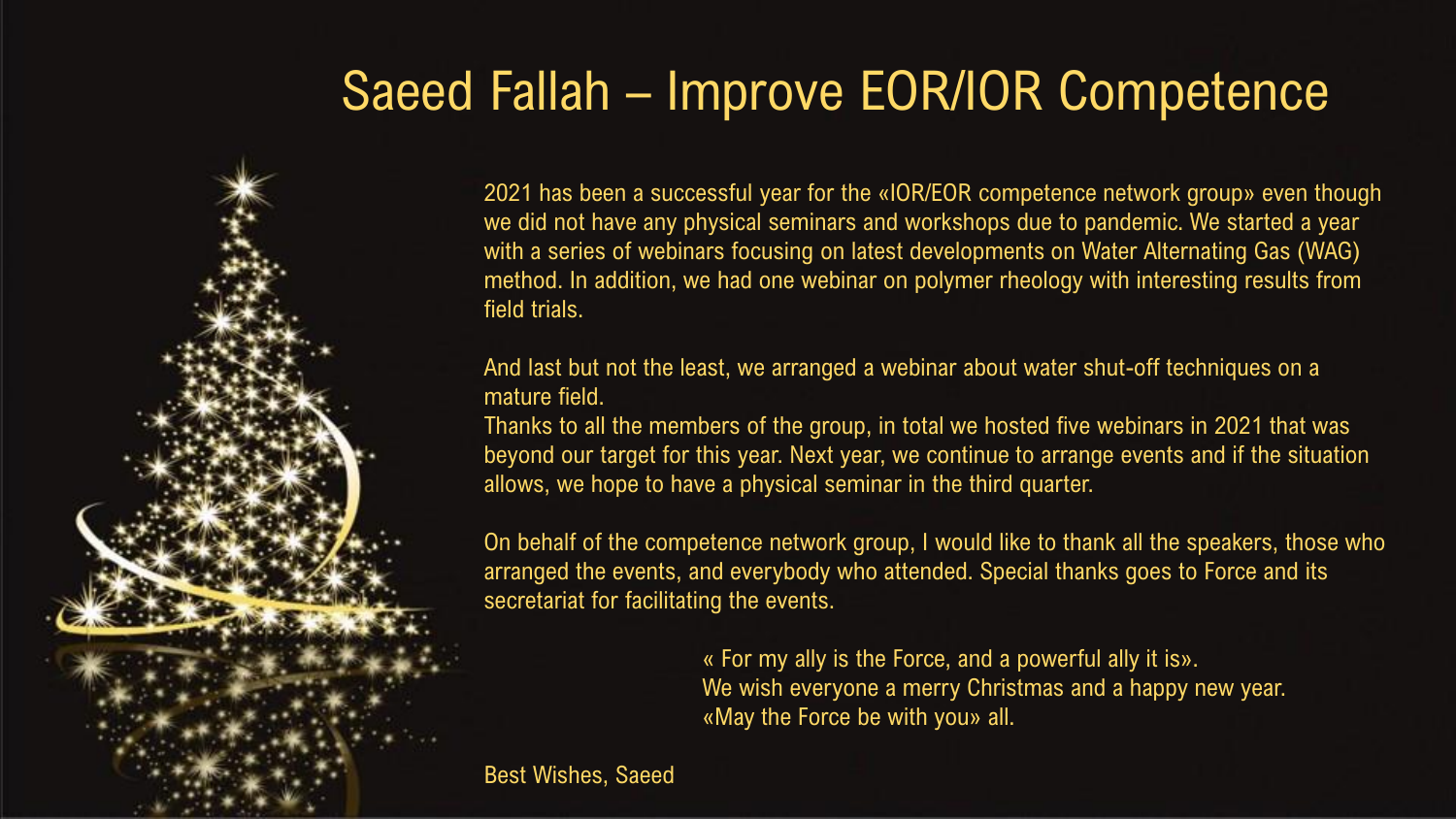#### Seminars and Webinars 2021 January - June

- 27.01 Webinar: Upscaling of Near-Miscible WAG in Heterogeneous Reservoirs
- 28.01 Webinar: Microbial life in small water droplets enclosed in oil
- 11.02 Webinar: Summary and results from the Force 2020 Machine Learning Contest
- 17.02 Webinar: Immiscible WAG modelling
- 18.02 Webinar: How can we deliver 4000 m MD wells in 10 days on NCS?
- 16.03 Webinar: Let's learn to treat our faults better
- 24.03 Webinar: Recent Development of Near Miscible WAG
- 08.04 Webinar: Well Clean-up and Well Test to Production Facility
- 09.04 Webinar: Mind the Gap #1
- 14-15.04 Webinar: Fault Compartments
- 16.04 Webinar: Mind the Gap #2
- 23.04 Webinar: Mind the Gap #3
- 28.04 Webinar: Post Force competition Symposium, where the contestants will showcase their working methods and results
- 30.04 Webinar: Mind the Gap #4
- 20.05 Webinar: Understanding in-situ polymer rheology from laboratory studies
- 01.06 Webinar: Workflows for Handling Uncertainty: Are ensembles really the answer?
- 11.06 Webinar: Improved understanding of seepage in and around well locations
- 24.06 Webinar: Variability in the geometry of segmented normal fault surfaces
- 30.06 Webinar: Along-strike stratigraphic response to normal fault growth: sediment sources, stacking and surfaces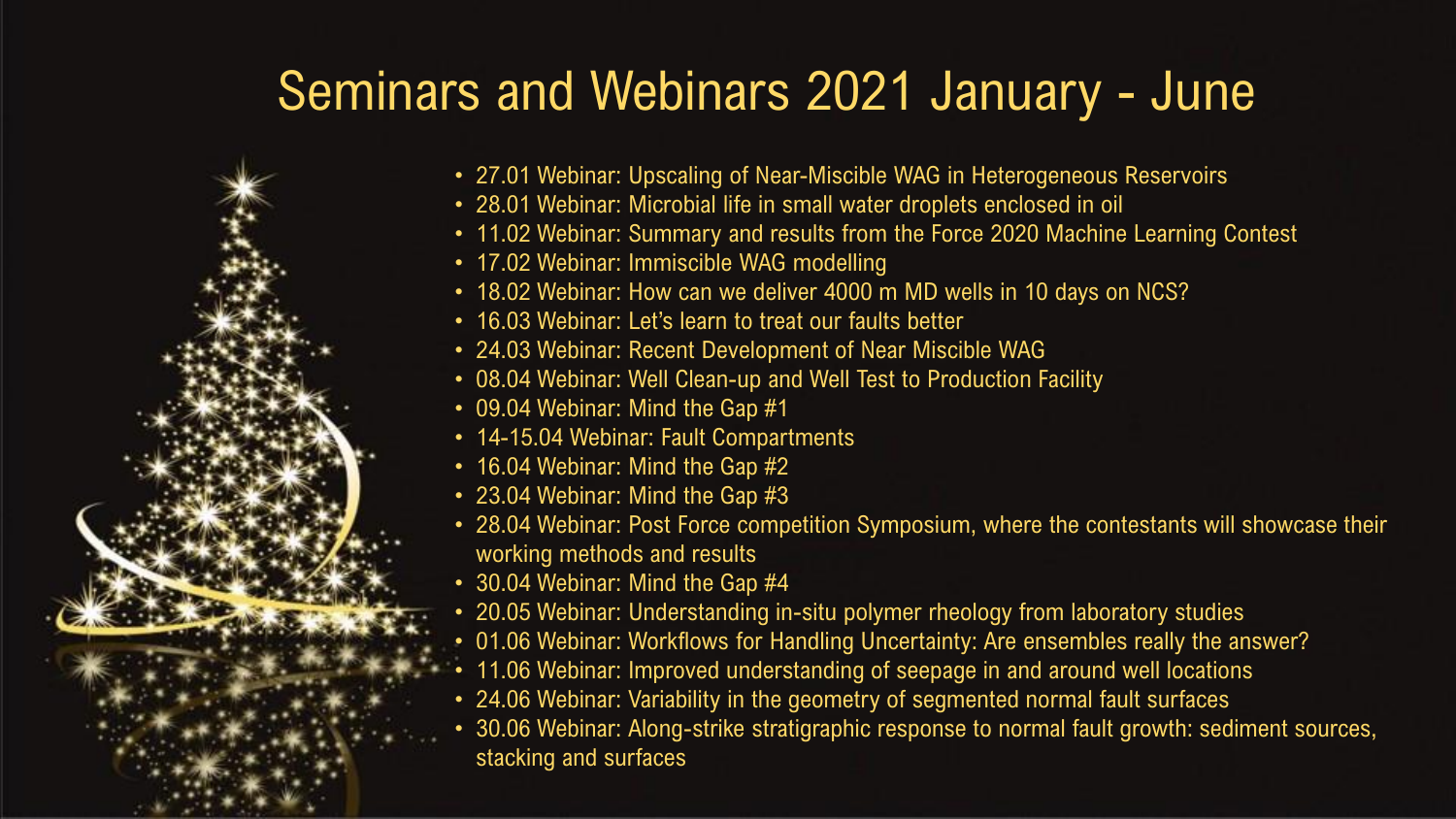#### Seminars and Webinars 2021 August - December



- 21.09 Webinar: Water shut-off via bullheading a DPR fluid General status and the Alvheim example
- 23.09 Webinar: Interrelation between surface and basement heat flow in sedimentary basins
- 20.10 L&L: Retrofit MLT cost effective improved recovery
- 22.10 Webinar: Ephemeral fluvial systems application to Triassic and Permian reservoirs in the North Sea
- 25.10 Webinar: Dual Seminars on Full Waveform Inversion #1
- 28.10 Webinar: Regional Structure and Basin Development of the mid-Norwegian Volcanic Passive Margin
- 26-28.10 Webinar: Multiproxy biostratigraphy: Recent and future advances in the application and technologies
- 28.10 Webinar: Regional Structure and Basin Development of the mid-Norwegian Volcanic Passive Margin
- 01.11 Webinar: Dual Seminars on Full Waveform Inversion: Impressions of FWI #2
- 16.11 Lunch & Learn: Integrated geomodelling for construction and civil engineering projects
- 17-18.11 Ichnology of Petroleum Systems
- 23.11 Webinar: Structural characterization and across-fault seal assessment of the Aurora CO2 storage site, northern North Sea
- 02.12 Webinar: Evolution of Vitrinite Reflectance Models
- 07.12 Webinar: Overview of subsurface research activities for carbon storage on the NCS